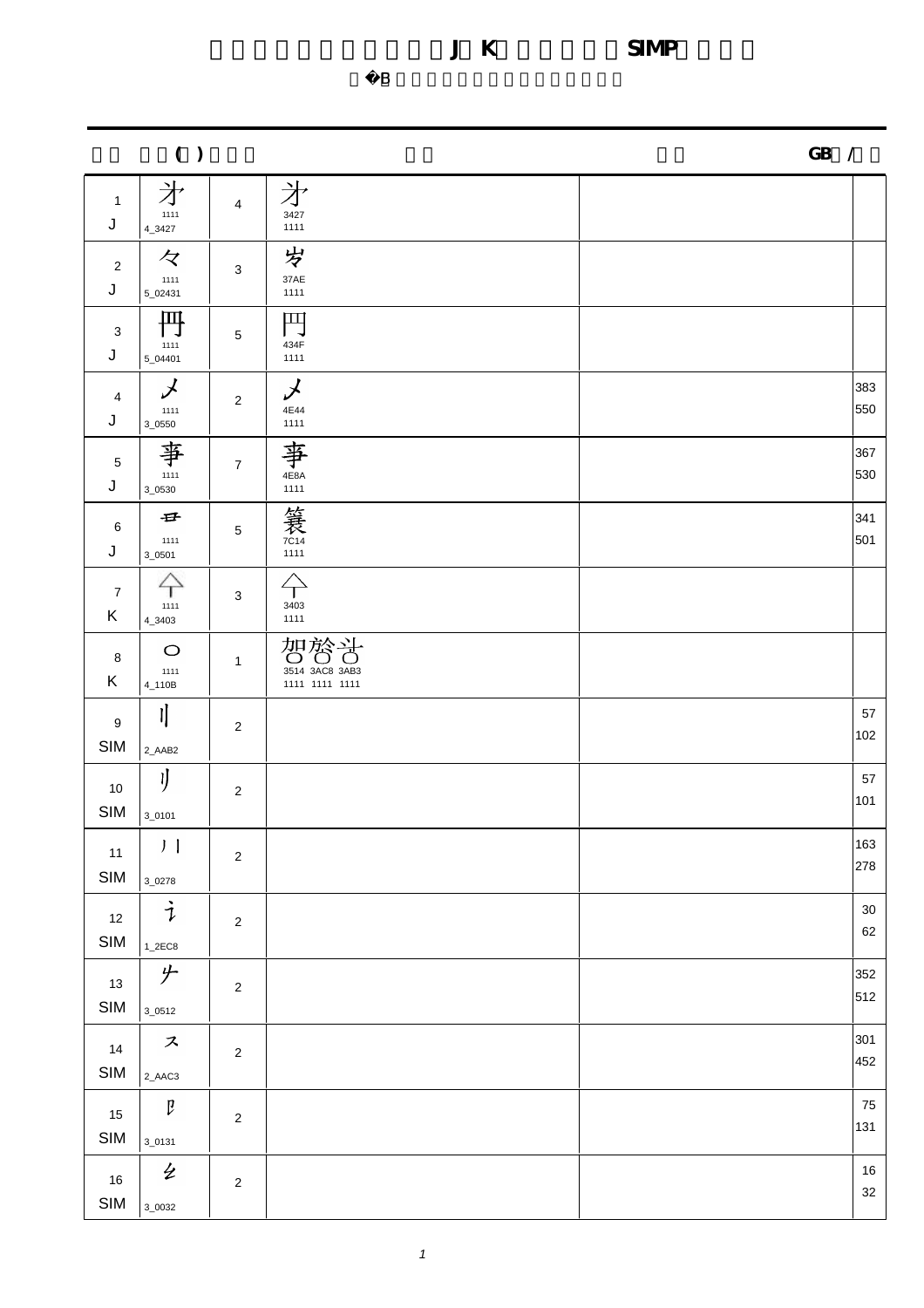|                          | ( )                                    |                           |  | ${\bf GB}$<br>$\overline{\phantom{a}}$ |
|--------------------------|----------------------------------------|---------------------------|--|----------------------------------------|
| 17<br>$\mathsf{SIM}$     | $\mathcal{F}$<br>3_0349                | $\mathsf 3$               |  | 214<br>349                             |
| 18<br>$\mathsf{SIM}$     | 文<br>2_AAD9                            | $\mathsf 3$               |  | 292<br>439                             |
| 19<br>SIM                | $\kappa$<br>2_AAE5                     | $\ensuremath{\mathsf{3}}$ |  | 209<br>342                             |
| $20\,$<br>$\mathsf{SIM}$ | 个<br>$3_{-0552}$                       | $\mathsf 3$               |  | 385<br>552                             |
| $21$<br>$\mathsf{SIM}$   | 乌<br>2_AAF4                            | $\mathsf 3$               |  | 296<br>446                             |
| $22\,$<br>$\mathsf{SIM}$ | 饣<br>$1_2EE0$                          | $\mathsf 3$               |  | 103<br>174                             |
| 23<br>SIM                | $\mathcal{C}(\mathcal{C})$<br>$1_2ED4$ | $\ensuremath{\mathsf{3}}$ |  | $71$<br>119                            |
| 24<br>$\mathsf{SIM}$     | 办<br>2_ABA8                            | $\mathsf 3$               |  | 294<br>442                             |
| 25<br>SIM                | 飞<br>$1_2EDC$                          | $\ensuremath{\mathsf{3}}$ |  | 354<br>514                             |
| 26<br><b>SIM</b>         | 纟<br>$1_2EB0$                          | $\ensuremath{\mathsf{3}}$ |  | $16\,$<br>29                           |
| $27\,$<br><b>SIM</b>     | 韦<br>$1_2ED9$                          | 4                         |  | 289<br>433                             |
| 28<br>$\mathsf{SIM}$     | 专<br>$3_{-0516}$                       | $\overline{\mathbf{4}}$   |  | 355<br>516                             |
| 29<br>$\mathsf{SIM}$     | H<br>$3_{-0435}$                       | $\overline{4}$            |  | 290<br>435                             |
| 30<br>SIM                | 车<br>$1_2$ ECB                         | $\overline{\mathbf{4}}$   |  | 56<br>$97\,$                           |
| 31<br>$\mathsf{SIM}$     | 小<br>$3_{-}0341$                       | $\overline{4}$            |  | 208<br>341                             |
| 32<br>SIM                | 贝<br>$1_2$ EC9                         | 4                         |  | $18\,$<br>38                           |
| 33<br><b>SIM</b>         | 见<br>$1_2$ EC5                         | $\overline{\mathbf{4}}$   |  | 121<br>218                             |